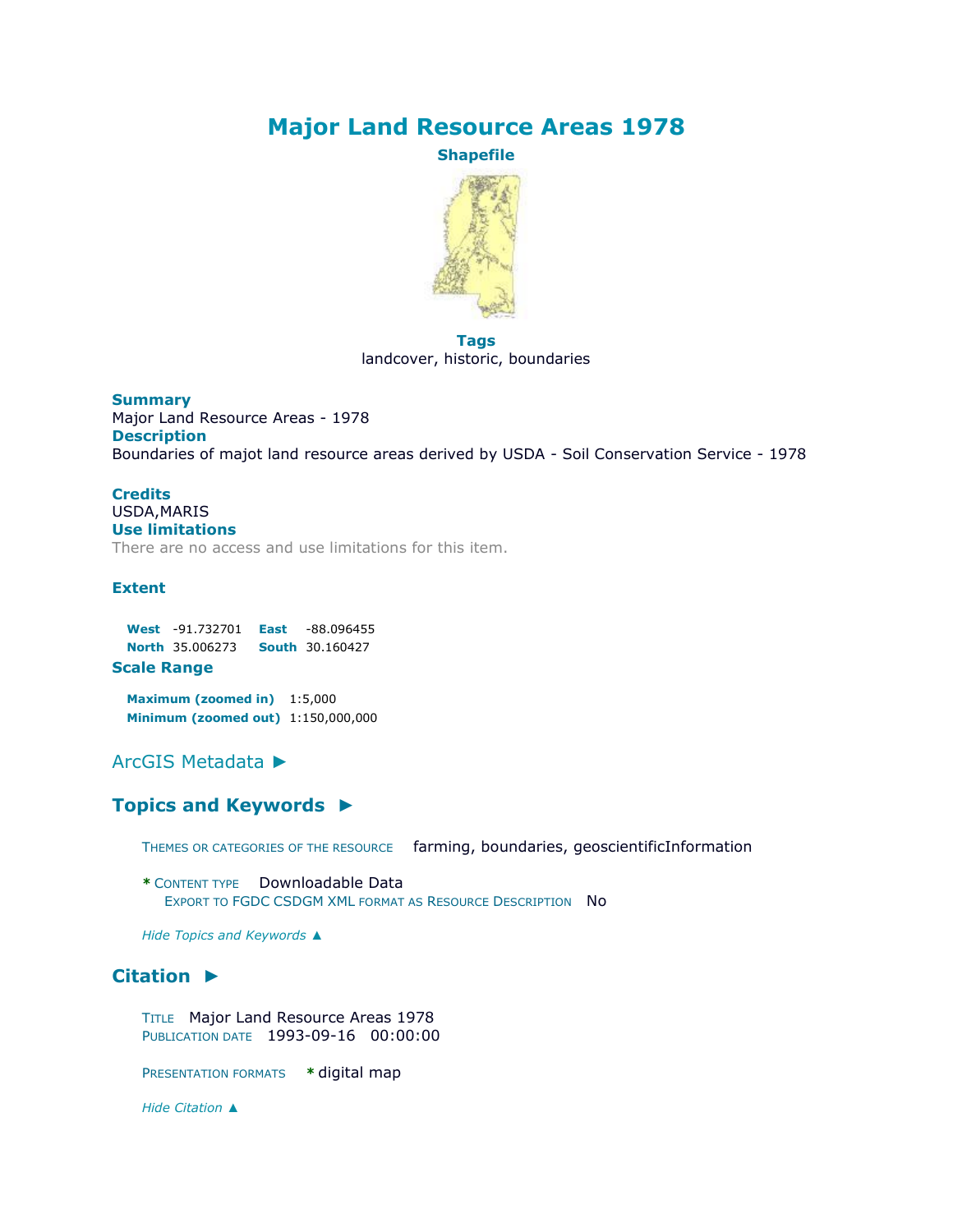# **[Citation Contacts](file:///C:/Users/swalker/AppData/Local/Temp/arc4EC9/tmp2231.tmp.htm%23ID0EBOJA) ►**

RESPONSIBLE PARTY INDIVIDUAL'S NAME Steve Walker ORGANIZATION'S NAME MARIS CONTACT'S POSITION GIS Operations Manager CONTACT'S ROLE originator

C[ONTACT INFORMATION](file:///C:/Users/swalker/AppData/Local/Temp/arc4EC9/tmp2231.tmp.htm%23ID0EABOJA)  $\blacktriangleright$ PHONE VOICE 601-432-6149

**ADDRESS** TYPE physical DELIVERY POINT 3825 Ridgewood Rd CITY Jackson ADMINISTRATIVE AREA MS POSTAL CODE 39211 E-MAIL ADDRESS [swalker@mississippi.edu](mailto:swalker@mississippi.edu?subject=Major%20Land%20Resource%20Areas%201978)

HOURS OF SERVICE M-F 7-3 CDT

*Hide [Contact information](file:///C:/Users/swalker/AppData/Local/Temp/arc4EC9/tmp2231.tmp.htm%23ID0EABOJA) ▲*

*Hide [Citation Contacts](file:///C:/Users/swalker/AppData/Local/Temp/arc4EC9/tmp2231.tmp.htm%23ID0EBOJA) ▲*

#### **[Resource Details](file:///C:/Users/swalker/AppData/Local/Temp/arc4EC9/tmp2231.tmp.htm%23ID0EEBGMA) ►**

DATASET LANGUAGES **\*** English (UNITED STATES) DATASET CHARACTER SET utf8 - 8 bit UCS Transfer Format

STATUS historical archive SPATIAL REPRESENTATION TYPE **\*** vector

**\*** PROCESSING ENVIRONMENT Version 6.2 (Build 9200) ; Esri ArcGIS 10.6.1.9270

**CREDITS** 

USDA,MARIS

ARCGIS ITEM PROPERTIES

- **\*** NAME mlra
- **\*** SIZE 1.516
- **\*** LOCATION file://\\DESKTOP-TP9LNVL\F\$\DATA\00\_GEOSCIENTIFIC\mlra.shp **\*** ACCESS PROTOCOL Local Area Network

*Hide [Resource Details](file:///C:/Users/swalker/AppData/Local/Temp/arc4EC9/tmp2231.tmp.htm%23ID0EEBGMA) ▲*

## **[Extents](file:///C:/Users/swalker/AppData/Local/Temp/arc4EC9/tmp2231.tmp.htm%23ID0EEDBGMA) ►**

EXTENT GEOGRAPHIC EXTENT BOUNDING RECTANGLE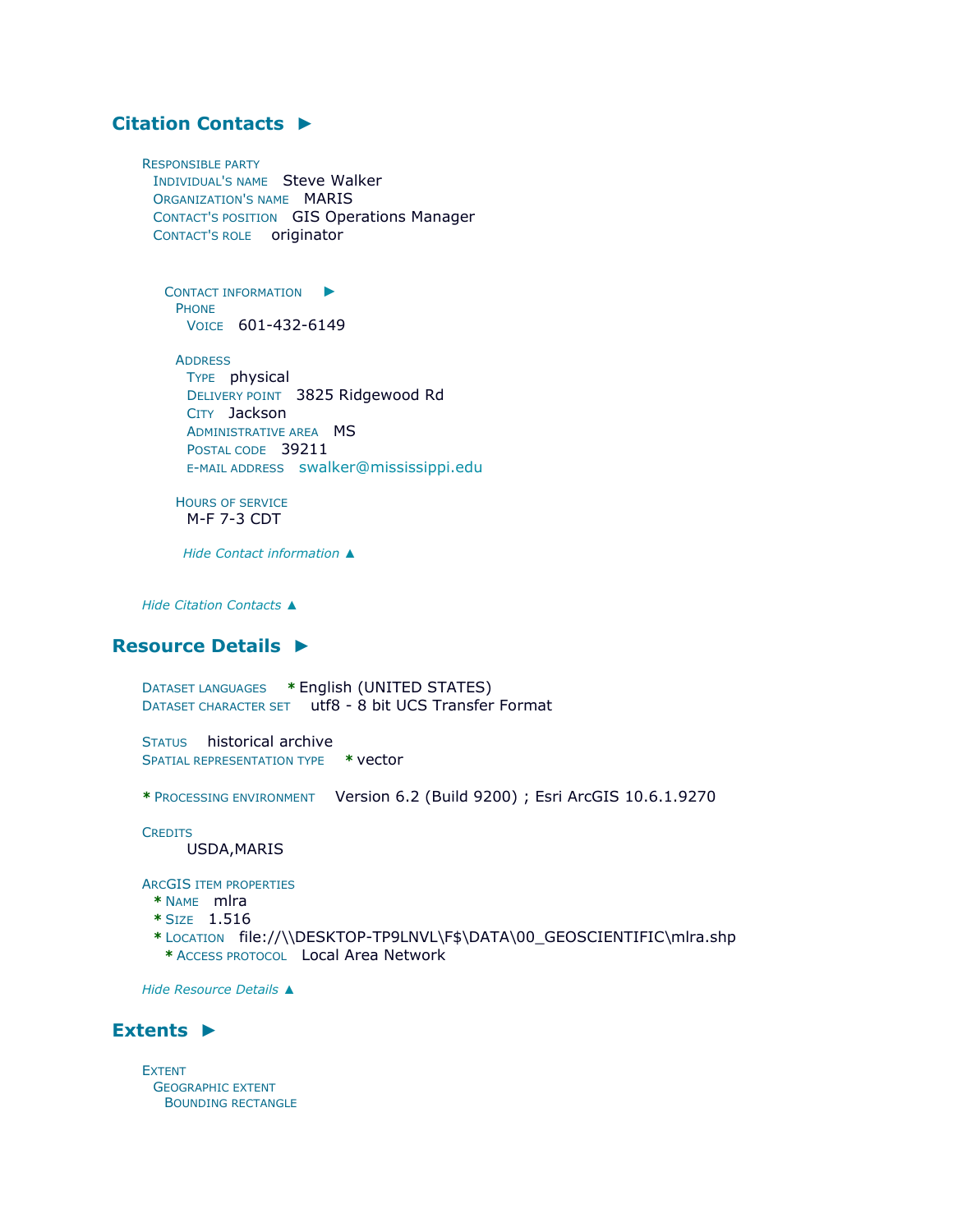```
EXTENT TYPE Extent used for searching 
    * WEST LONGITUDE -91.732701 
    * EAST LONGITUDE -88.096455 
    * NORTH LATITUDE 35.006273 
    * SOUTH LATITUDE 30.160427 
    * EXTENT CONTAINS THE RESOURCE Yes
EXTENT IN THE ITEM'S COORDINATE SYSTEM
```
**\*** WEST LONGITUDE 318998.687500

- **\*** EAST LONGITUDE 650940.375000
- **\*** SOUTH LATITUDE 1042134.062500
- **\*** NORTH LATITUDE 1577944.500000
- **\*** EXTENT CONTAINS THE RESOURCE Yes

*Hide [Extents](file:///C:/Users/swalker/AppData/Local/Temp/arc4EC9/tmp2231.tmp.htm%23ID0EEDBGMA) ▲*

## **[Resource Maintenance](file:///C:/Users/swalker/AppData/Local/Temp/arc4EC9/tmp2231.tmp.htm%23ID0EHJA) ►**

RESOURCE MAINTENANCE UPDATE FREQUENCY not planned

*Hide [Resource Maintenance](file:///C:/Users/swalker/AppData/Local/Temp/arc4EC9/tmp2231.tmp.htm%23ID0EHJA) ▲*

## **[Spatial Reference](file:///C:/Users/swalker/AppData/Local/Temp/arc4EC9/tmp2231.tmp.htm%23ID0EEAGMA) ►**

ARCGIS COORDINATE SYSTEM

- **\*** TYPE Projected
- **\*** GEOGRAPHIC COORDINATE REFERENCE GCS\_North\_American\_1983
- **\*** PROJECTION mstm
- **\*** COORDINATE REFERENCE DETAILS
	- PROJECTED COORDINATE SYSTEM
		- X ORIGIN -5122200

Y ORIGIN -12297100

- XY SCALE 450339697.45066422
- Z ORIGIN -100000

```
Z SCALE 10000
```
M ORIGIN -100000

- M SCALE 10000
- XY TOLERANCE 0.001

```
Z TOLERANCE 0.001
```

```
M TOLERANCE 0.001
```

```
HIGH PRECISION true
```
WELL-KNOWN TEXT

PROJCS["mstm",GEOGCS["GCS\_North\_American\_1983",DATUM["D\_North\_American\_19 83",SPHEROID["GRS\_1980",6378137.0,298.257222101]],PRIMEM["Greenwich",0.0],UN IT["Degree",0.0174532925199433]],PROJECTION["Transverse\_Mercator"],PARAMETER[ "False\_Easting",500000.0],PARAMETER["False\_Northing",1300000.0],PARAMETER["Cent ral Meridian",-

89.75],PARAMETER["Scale\_Factor",0.9998335],PARAMETER["Latitude\_Of\_Origin",32.5], UNIT["Meter",1.0]]

REFERENCE SYSTEM IDENTIFIER

**\*** VALUE 0

*Hide [Spatial Reference](file:///C:/Users/swalker/AppData/Local/Temp/arc4EC9/tmp2231.tmp.htm%23ID0EEAGMA) ▲*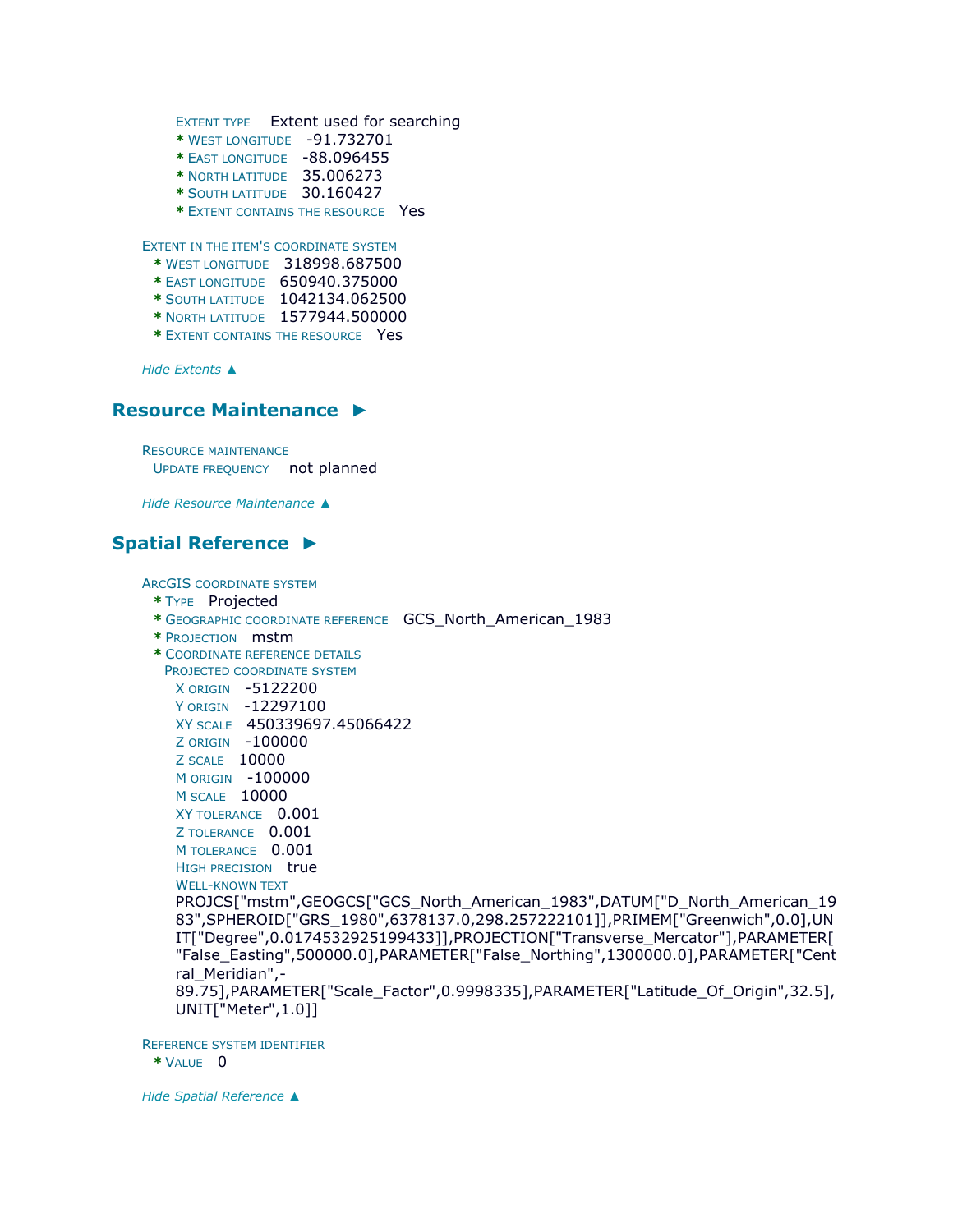## **[Spatial Data Properties](file:///C:/Users/swalker/AppData/Local/Temp/arc4EC9/tmp2231.tmp.htm%23ID0EACA) ►**

V[ECTOR](file:///C:/Users/swalker/AppData/Local/Temp/arc4EC9/tmp2231.tmp.htm%23ID0EBACA) ► **\*** LEVEL OF TOPOLOGY FOR THIS DATASET geometry only GEOMETRIC OBJECTS FEATURE CLASS NAME mlra **\*** OBJECT TYPE composite **\*** OBJECT COUNT 177 *Hide [Vector](file:///C:/Users/swalker/AppData/Local/Temp/arc4EC9/tmp2231.tmp.htm%23ID0EBACA) ▲* ARCGIS FEATURE CLASS P[ROPERTIES](file:///C:/Users/swalker/AppData/Local/Temp/arc4EC9/tmp2231.tmp.htm%23ID0EA) ► FEATURE CLASS NAME mlra **\*** FEATURE TYPE Simple **\*** GEOMETRY TYPE Polygon **\*** HAS TOPOLOGY FALSE **\*** FEATURE COUNT 177 **\*** SPATIAL INDEX FALSE **\*** LINEAR REFERENCING FALSE

*Hide [ArcGIS Feature Class Properties](file:///C:/Users/swalker/AppData/Local/Temp/arc4EC9/tmp2231.tmp.htm%23ID0EA) ▲*

*Hide [Spatial Data Properties](file:///C:/Users/swalker/AppData/Local/Temp/arc4EC9/tmp2231.tmp.htm%23ID0EACA) ▲*

# **[Distribution](file:///C:/Users/swalker/AppData/Local/Temp/arc4EC9/tmp2231.tmp.htm%23ID0EGA) ►**

DISTRIBUTION FORMAT **\*** NAME Shapefile

TRANSFER OPTIONS **\*** TRANSFER SIZE 1.516

*Hide [Distribution](file:///C:/Users/swalker/AppData/Local/Temp/arc4EC9/tmp2231.tmp.htm%23ID0EGA) ▲*

## **[Fields](file:///C:/Users/swalker/AppData/Local/Temp/arc4EC9/tmp2231.tmp.htm%23ID0EIA) ►**

```
DETAILS FOR OBJECT mlra ►
 * TYPE Feature Class 
 * ROW COUNT 177 
 DEFINITION
      Major Land resource Areas
```
DEFINITION SOURCE USDA

FIELD [FID](file:///C:/Users/swalker/AppData/Local/Temp/arc4EC9/tmp2231.tmp.htm%23ID0EIAIA) ►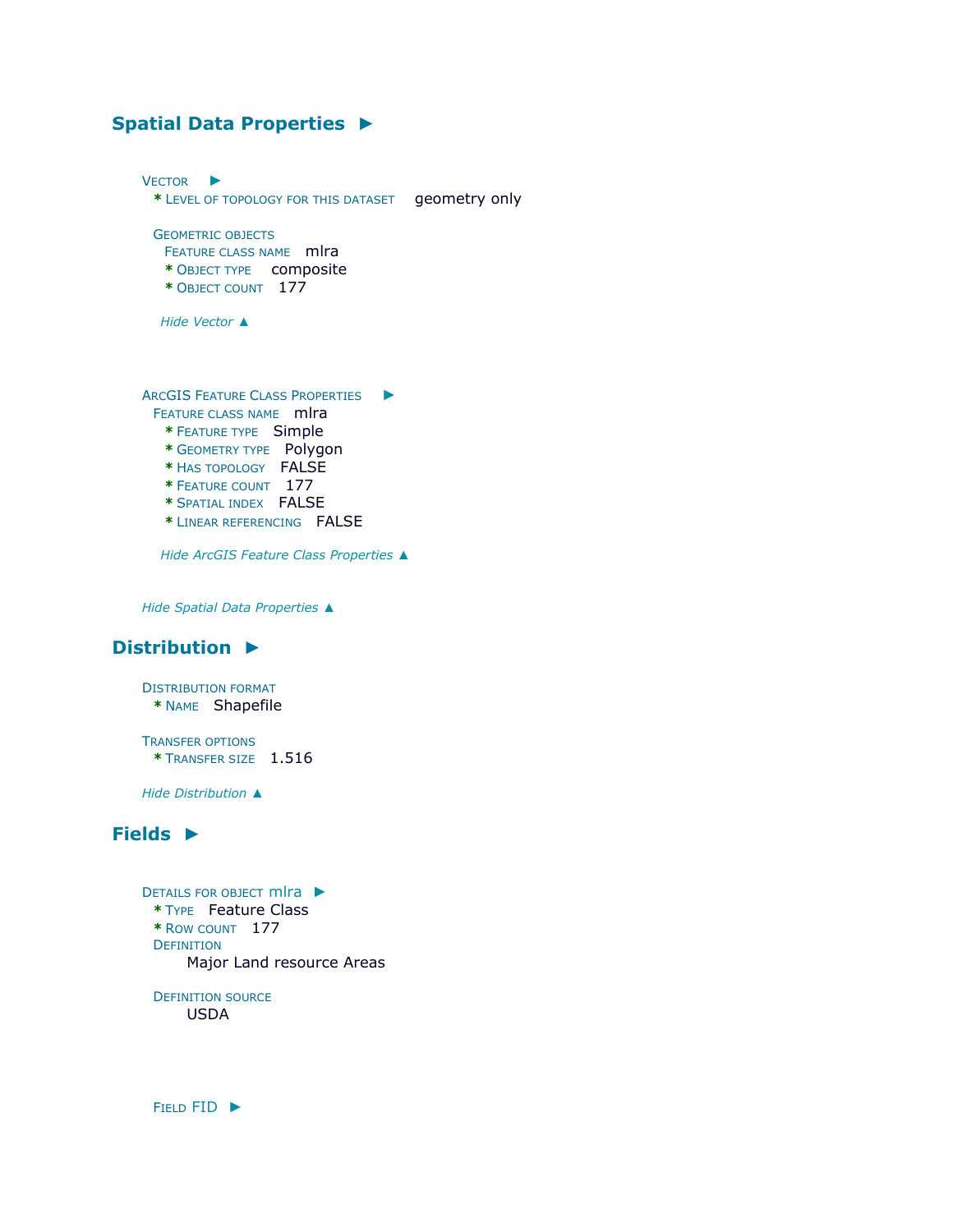- **\*** ALIAS FID
- **\*** DATA TYPE OID
- **\*** WIDTH 4
- **\*** PRECISION 0
- **\*** SCALE 0
- **\*** FIELD DESCRIPTION

Internal feature number.

**\*** DESCRIPTION SOURCE

Esri

**\*** DESCRIPTION OF VALUES

Sequential unique whole numbers that are automatically generated.

*Hide [Field](file:///C:/Users/swalker/AppData/Local/Temp/arc4EC9/tmp2231.tmp.htm%23ID0EIAIA) FID ▲*

FIELD [Shape](file:///C:/Users/swalker/AppData/Local/Temp/arc4EC9/tmp2231.tmp.htm%23ID0EHAIA) ►

- **\*** ALIAS Shape
- **\*** DATA TYPE Geometry
- **\*** WIDTH 0
- **\*** PRECISION 0
- **\*** SCALE 0
- **\*** FIELD DESCRIPTION Feature geometry.
- **\*** DESCRIPTION SOURCE Esri
- **\*** DESCRIPTION OF VALUES Coordinates defining the features.

*Hide Field [Shape](file:///C:/Users/swalker/AppData/Local/Temp/arc4EC9/tmp2231.tmp.htm%23ID0EHAIA) ▲*

FIELD [AREA](file:///C:/Users/swalker/AppData/Local/Temp/arc4EC9/tmp2231.tmp.htm%23ID0EGAIA) ►

- **\*** ALIAS AREA
- **\*** DATA TYPE Single
- **\*** WIDTH 13
- **\*** PRECISION 0
- **\*** SCALE 0

*Hide Field [AREA](file:///C:/Users/swalker/AppData/Local/Temp/arc4EC9/tmp2231.tmp.htm%23ID0EGAIA) ▲*

FIELD [PERIMETER](file:///C:/Users/swalker/AppData/Local/Temp/arc4EC9/tmp2231.tmp.htm%23ID0EFAIA) ►

- **\*** ALIAS PERIMETER
- **\*** DATA TYPE Single
- **\*** WIDTH 13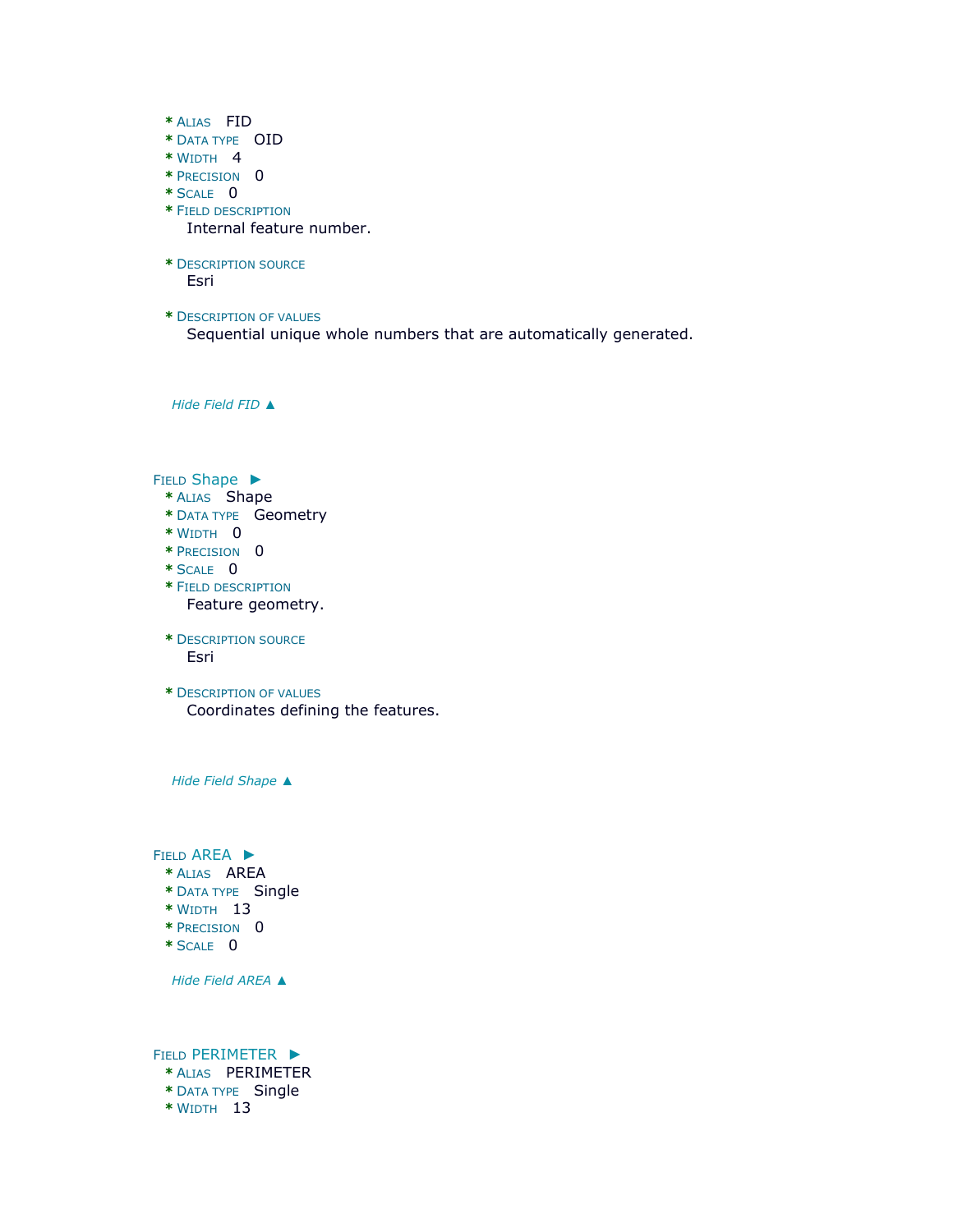- **\*** PRECISION 0
- **\*** SCALE 0

*Hide Field [PERIMETER](file:///C:/Users/swalker/AppData/Local/Temp/arc4EC9/tmp2231.tmp.htm%23ID0EFAIA) ▲*

FIELD [MLRA\\_](file:///C:/Users/swalker/AppData/Local/Temp/arc4EC9/tmp2231.tmp.htm%23ID0EEAIA) ► **\*** ALIAS MLRA\_ **\*** DATA TYPE Double **\*** WIDTH 11

- **\*** PRECISION 11
- **\*** SCALE 0

*Hide Field [MLRA\\_](file:///C:/Users/swalker/AppData/Local/Temp/arc4EC9/tmp2231.tmp.htm%23ID0EEAIA) ▲*

FIELD [MLRA\\_ID](file:///C:/Users/swalker/AppData/Local/Temp/arc4EC9/tmp2231.tmp.htm%23ID0EDAIA) ►

- **\*** ALIAS MLRA\_ID
- **\*** DATA TYPE Double
- **\*** WIDTH 11
- **\*** PRECISION 11
- **\*** SCALE 0

*Hide Field [MLRA\\_ID](file:///C:/Users/swalker/AppData/Local/Temp/arc4EC9/tmp2231.tmp.htm%23ID0EDAIA) ▲*

FIELD [MLRA](file:///C:/Users/swalker/AppData/Local/Temp/arc4EC9/tmp2231.tmp.htm%23ID0ECAIA) ► **\*** ALIAS MLRA **\*** DATA TYPE String **\*** WIDTH 4 **\*** PRECISION 0 **\*** SCALE 0 FIELD DESCRIPTION MLRA code number

DESCRIPTION SOURCE USDA

*Hide Field [MLRA](file:///C:/Users/swalker/AppData/Local/Temp/arc4EC9/tmp2231.tmp.htm%23ID0ECAIA) ▲*

#### FIELD [CASEMLRA](file:///C:/Users/swalker/AppData/Local/Temp/arc4EC9/tmp2231.tmp.htm%23ID0EBAIA) ►

- **\*** ALIAS CASEMLRA
- **\*** DATA TYPE Double
- **\*** WIDTH 11
- **\*** PRECISION 11
- **\*** SCALE 0 FIELD DESCRIPTION

Class integer ID

DESCRIPTION SOURCE USDA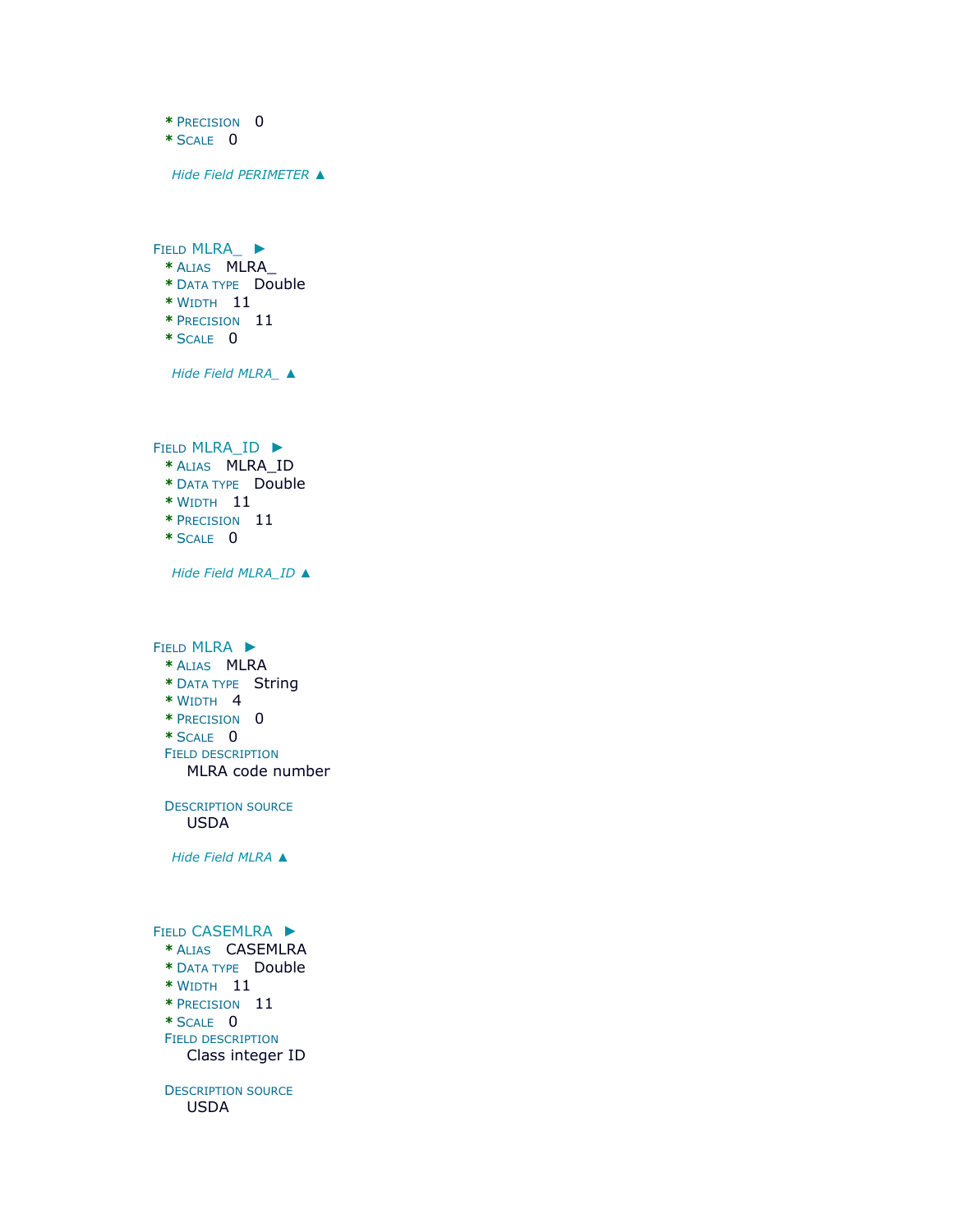*Hide Field [CASEMLRA](file:///C:/Users/swalker/AppData/Local/Temp/arc4EC9/tmp2231.tmp.htm%23ID0EBAIA) ▲*

| FIELD MLRA NAME ><br>* ALIAS MLRA_NAME<br>* DATA TYPE String<br>* WIDTH 50<br>* PRECISION 0<br>$*$ SCALE 0<br><b>FIELD DESCRIPTION</b><br>MLRA name |      |                               |
|-----------------------------------------------------------------------------------------------------------------------------------------------------|------|-------------------------------|
| <b>CASEMLRA</b>                                                                                                                                     | MLRA | <b>DESCRIPTION</b>            |
| 2                                                                                                                                                   | 131  | S. Miss. Valley alluvium      |
| 3                                                                                                                                                   | 133  | Coastal plain                 |
| 4                                                                                                                                                   | 133A | Southern coastal plain        |
| 5                                                                                                                                                   | 134  | S. Miss. Valley silty uplands |
| 6                                                                                                                                                   | 135  | <b>Blackland prairie</b>      |
|                                                                                                                                                     | 152A | East gulf coast flatwooods    |

DESCRIPTION SOURCE

USDA

*Hide Field [MLRA\\_NAME](file:///C:/Users/swalker/AppData/Local/Temp/arc4EC9/tmp2231.tmp.htm%23ID0EAAIA) ▲*

*Hide [Details for object](file:///C:/Users/swalker/AppData/Local/Temp/arc4EC9/tmp2231.tmp.htm%23ID0EAIA) mlra ▲*

*Hide [Fields](file:///C:/Users/swalker/AppData/Local/Temp/arc4EC9/tmp2231.tmp.htm%23ID0EIA) ▲*

#### **[Metadata Details](file:///C:/Users/swalker/AppData/Local/Temp/arc4EC9/tmp2231.tmp.htm%23ID0TALMA) ►**

```
* METADATA LANGUAGE English (UNITED STATES)
```
SCOPE OF THE DATA DESCRIBED BY THE METADATA **\*** dataset SCOPE NAME **\*** dataset

**\*** LAST UPDATE 2019-01-17

ARCGIS METADATA PROPERTIES METADATA FORMAT ArcGIS 1.0 METADATA STYLE FGDC CSDGM Metadata STANDARD OR PROFILE USED TO EDIT METADATA FGDC

CREATED IN ARCGIS FOR THE ITEM 2019-01-17 10:19:46 LAST MODIFIED IN ARCGIS FOR THE ITEM 2019-01-17 10:30:59

AUTOMATIC UPDATES HAVE BEEN PERFORMED Yes LAST UPDATE 2019-01-17 10:21:00

*Hide [Metadata Details](file:///C:/Users/swalker/AppData/Local/Temp/arc4EC9/tmp2231.tmp.htm%23ID0TALMA) ▲*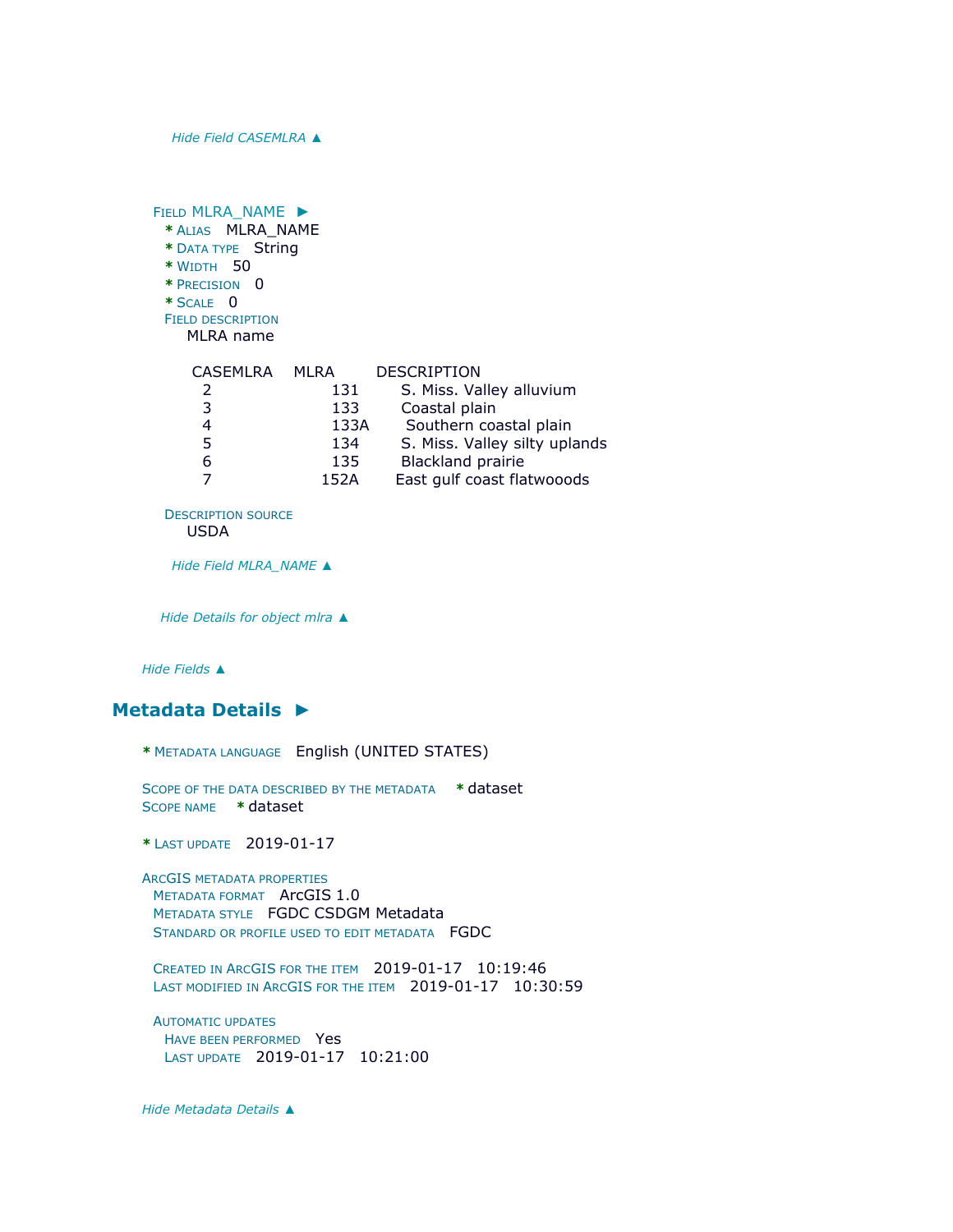# **[Metadata Contacts](file:///C:/Users/swalker/AppData/Local/Temp/arc4EC9/tmp2231.tmp.htm%23ID0EKA) ►**

METADATA CONTACT INDIVIDUAL'S NAME Steve Walker ORGANIZATION'S NAME MARIS CONTACT'S POSITION GIS Operations Manager CONTACT'S ROLE originator

C[ONTACT INFORMATION](file:///C:/Users/swalker/AppData/Local/Temp/arc4EC9/tmp2231.tmp.htm%23ID0EBKA)  $\blacktriangleright$ PHONE VOICE 601-432-6149

**ADDRESS** TYPE physical DELIVERY POINT 3825 Ridgewood Rd CITY Jackson ADMINISTRATIVE AREA **MS** POSTAL CODE 39211 E-MAIL ADDRESS [swalker@mississippi.edu](mailto:swalker@mississippi.edu?subject=Major%20Land%20Resource%20Areas%201978)

HOURS OF SERVICE M-F 7-3 CDT

*Hide [Contact information](file:///C:/Users/swalker/AppData/Local/Temp/arc4EC9/tmp2231.tmp.htm%23ID0EBKA) ▲*

*Hide [Metadata Contacts](file:///C:/Users/swalker/AppData/Local/Temp/arc4EC9/tmp2231.tmp.htm%23ID0EKA) ▲*

## **[Thumbnail and Enclosures](file:///C:/Users/swalker/AppData/Local/Temp/arc4EC9/tmp2231.tmp.htm%23ID0ELA) ►**

**THUMBNAIL** THUMBNAIL TYPE JPG

*Hide [Thumbnail and Enclosures](file:///C:/Users/swalker/AppData/Local/Temp/arc4EC9/tmp2231.tmp.htm%23ID0ELA) ▲*

#### [FGDC Metadata \(read-only\)](file:///C:/Users/swalker/AppData/Local/Temp/arc4EC9/tmp2231.tmp.htm%23fgdcMetadata) ▼

DETAILED DESCRIPTION ENTITY TYPE ENTITY TYPE LABEL mlra ENTITY TYPE DEFINITION Major Land resource Areas ENTITY TYPE DEFINITION SOURCE USDA

**ATTRIBUTE** ATTRIBUTE LABEL FID ATTRIBUTE DEFINITION Internal feature number. ATTRIBUTE DEFINITION SOURCE Esri ATTRIBUTE DOMAIN VALUES UNREPRESENTABLE DOMAIN Sequential unique whole numbers that are automatically generated.

**ATTRIBUTE** ATTRIBUTE LABEL Shape